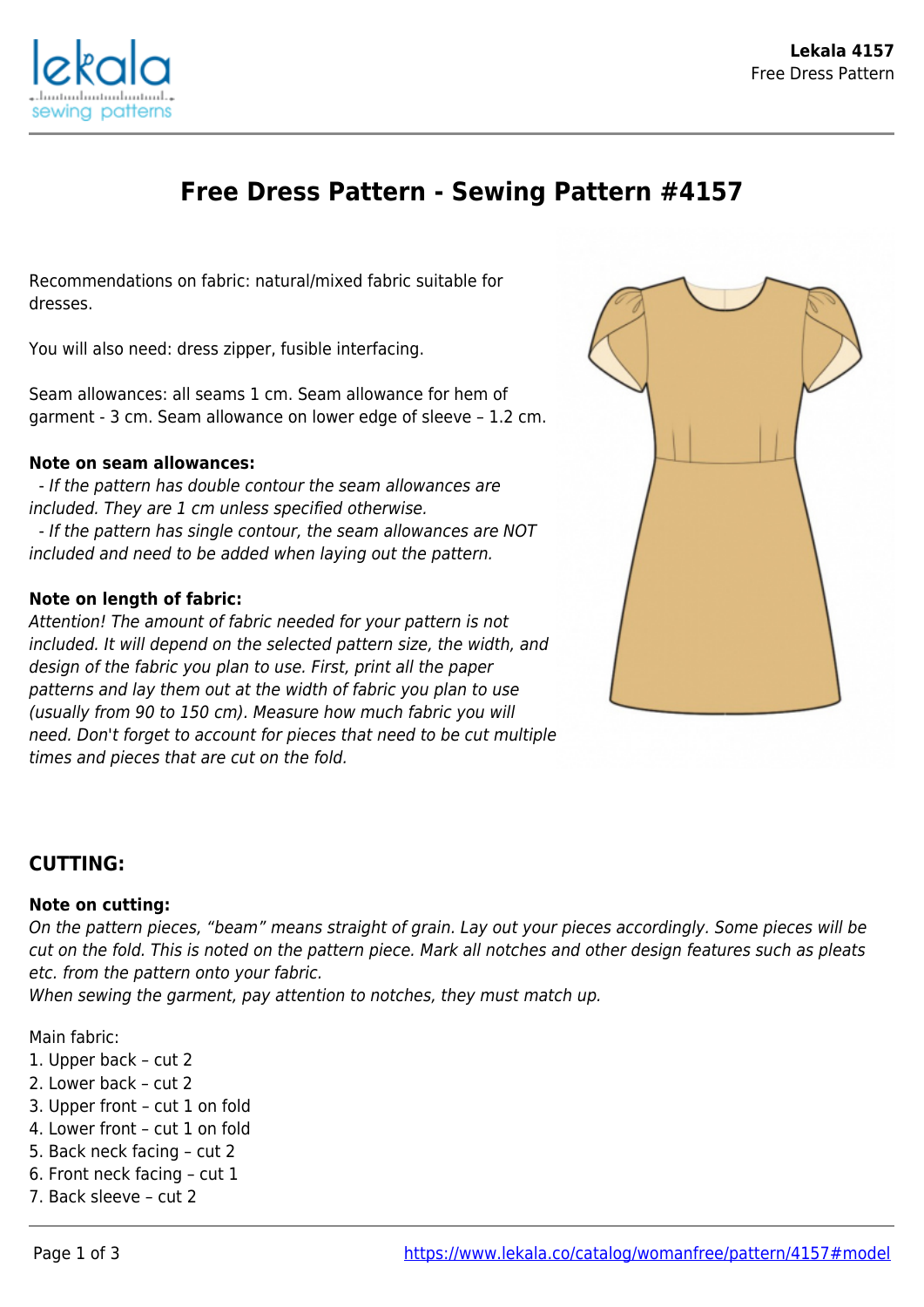

8. Front sleeve – cut 2

Fusible interfacing:

1. Back neck facing – cut 2

2. Front neck facing – cut 1

# **INSTRUCTIONS:**

1. Apply fusible interfacing.

2. Sew waist darts on upper front, press bulk towards center front. Sew darts on upper back, press depths towards center back.

3. Sew lower back to upper back, press seam allowances towards top and serge. Sew lower front to upper front, press seam allowances towards top and serge.

4. Serge separately center back edges. Sew center back seam from notch down to hem, press seam apart, pressing the seam allowances for closure. Sew in zipper.

5. Sew side and shoulder seams. Press seams towards back and serge.

6. Sew shoulder seam on front neckline facing and back neckline facing, press seams apart. Serge outer edges. Pin facing onto dress right sides together and sew the neckline, adjusting ease on the neckline of the dress. Fold facing onto the wrong side and press. Slipstitch the center edge of the facing to zipper tape. Slipstitch the seam allowances of the shoulder seams of the facing to the shoulder seam of the dress.

7. Sew sleeve seam, serge and press. Serge lower edge of sleeve, press onto wrong side and topstitch. Sew a gathering stitch along the upper edge of the sleeve. Pin back sleeve onto front sleeve and baste together along upper edge.

8. Sew sleeves into armholes, serge and press.

9. Press lower edge of garment onto wrong side, turn inside and topstitch.

# **TECHNICAL DRAWING:**